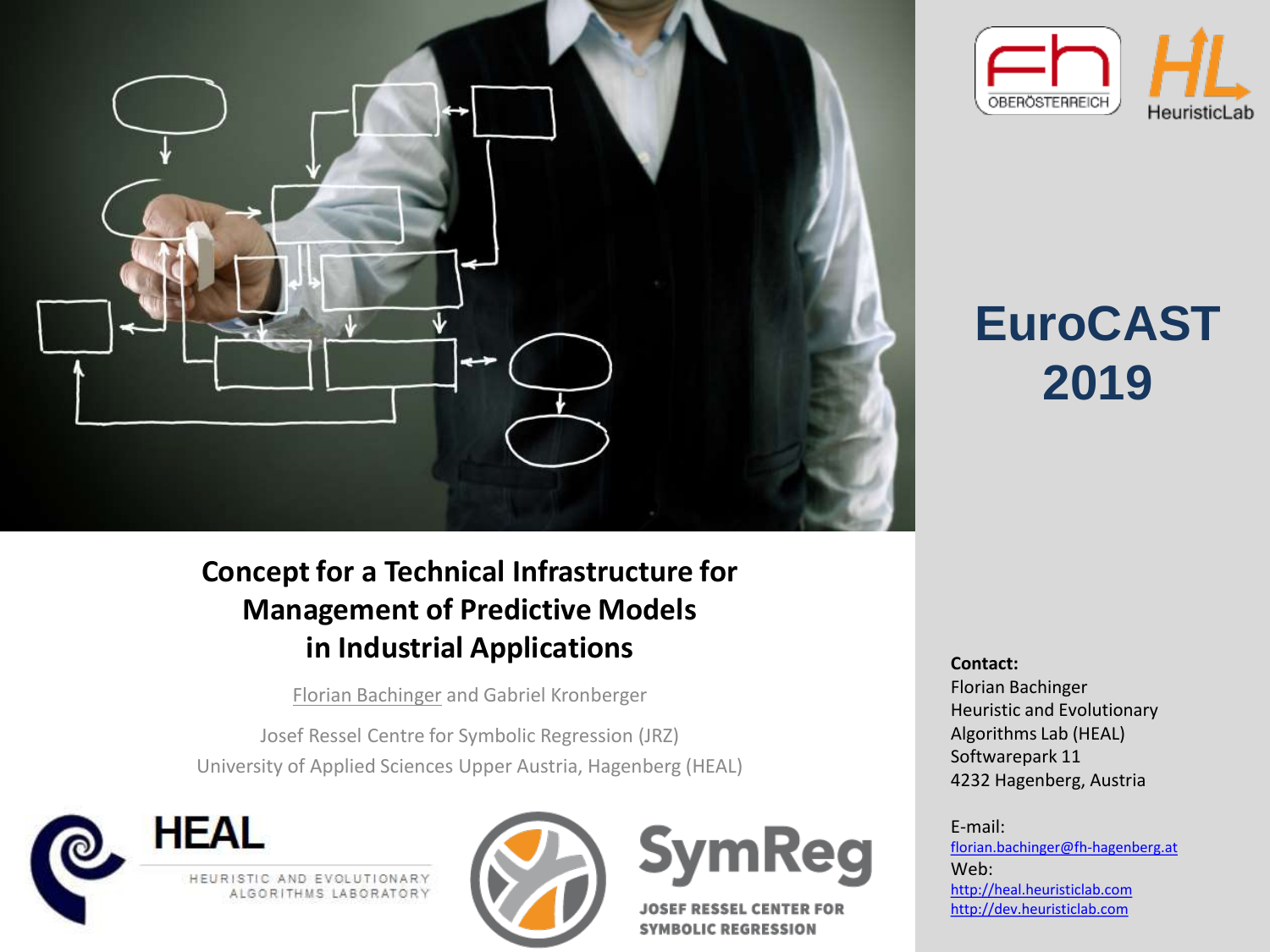

**Research goal**

**Support machine learning lifecycle.**

**From data to deployed model.**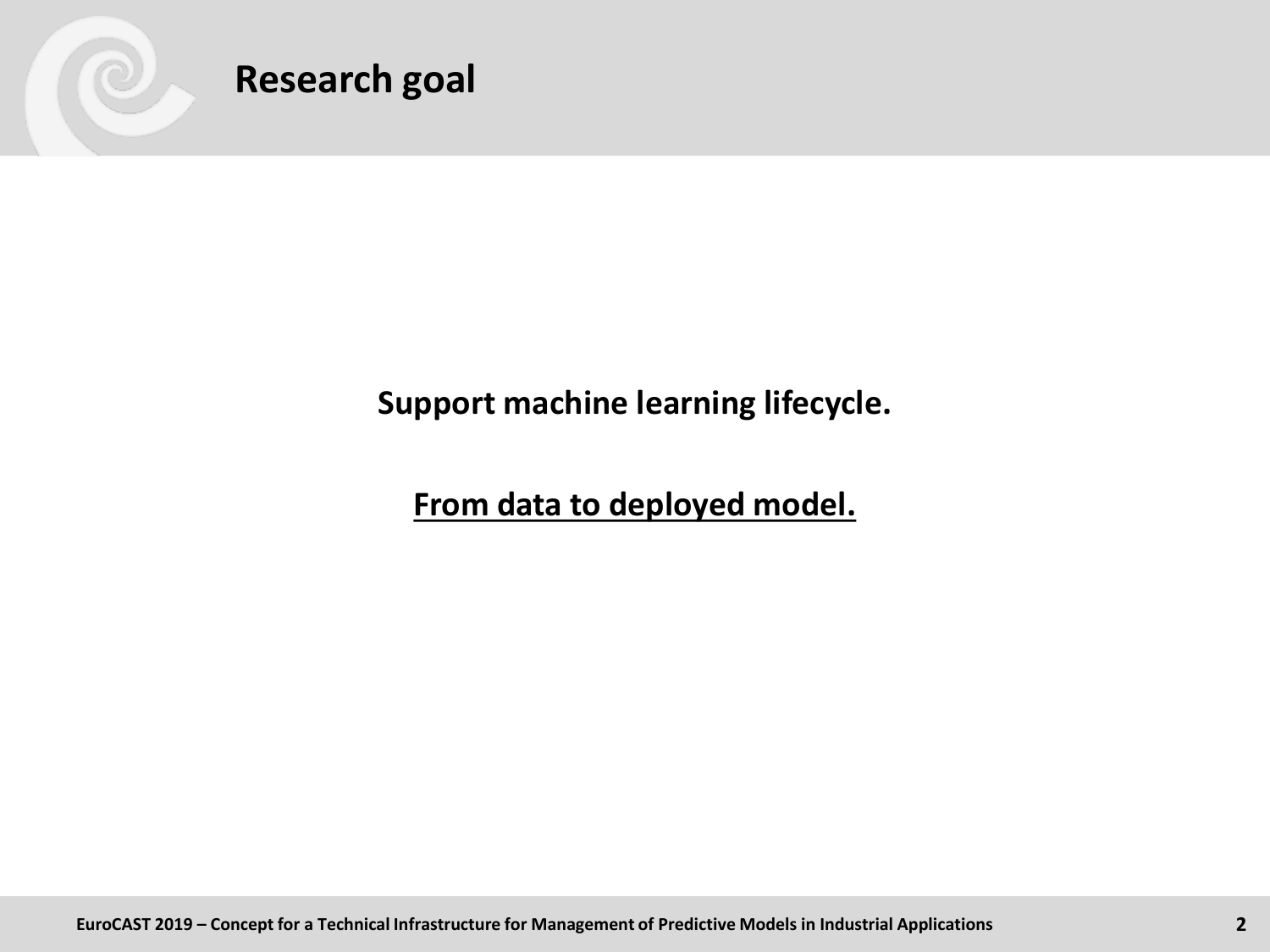

#### **Content overview**

- **A typical data based modeling workflow**
- **Challenges in data based modeling**
- **RQ: How can we manage models?**
- **State of art**
- **Our concept**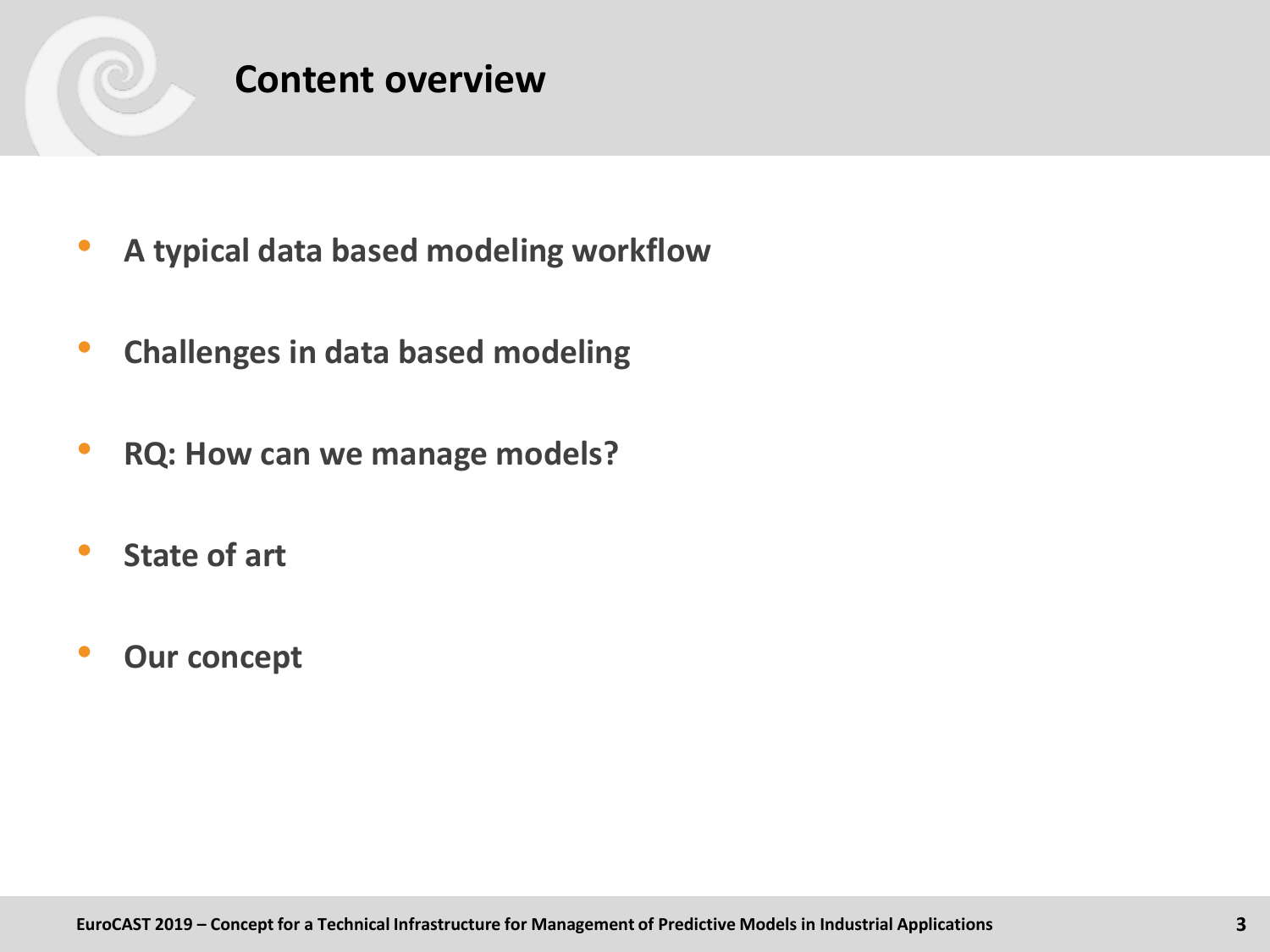#### **Typical machine learning workflow**



[1] NCR, P. C., Clinton, J., NCR, R. K., Khabaza, T., Reinartz, T., Shearer, C., & Wirth, R. (1999). CRISP-DM 1.0.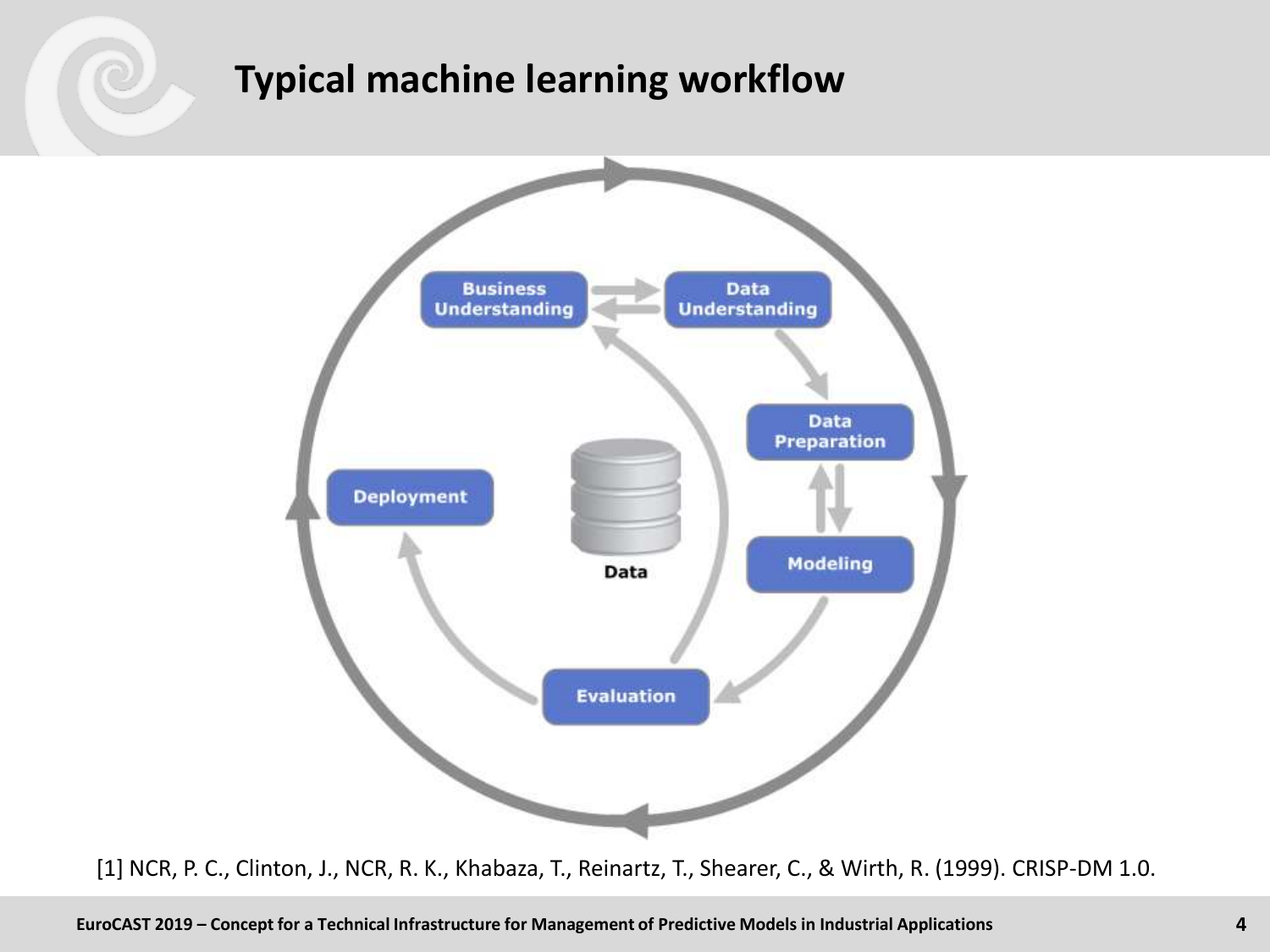#### **Problems and challenges**

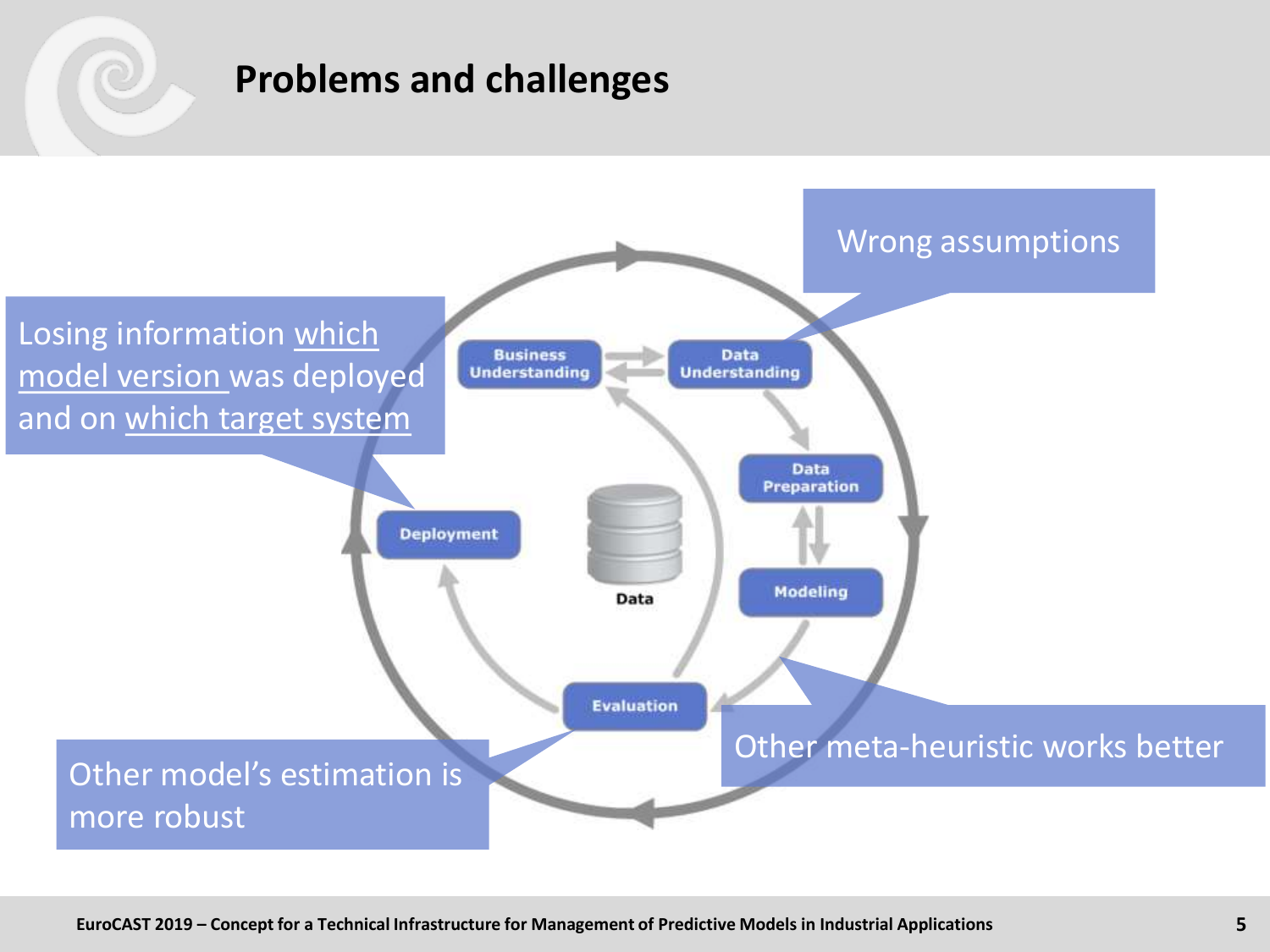

- **Ever increasing industrial applications for machine learning**
- **More machine learning models**
- **Model building and training phase is continuous**
	- Improve knowledge discovery in process
	- Through comparability of intermediate results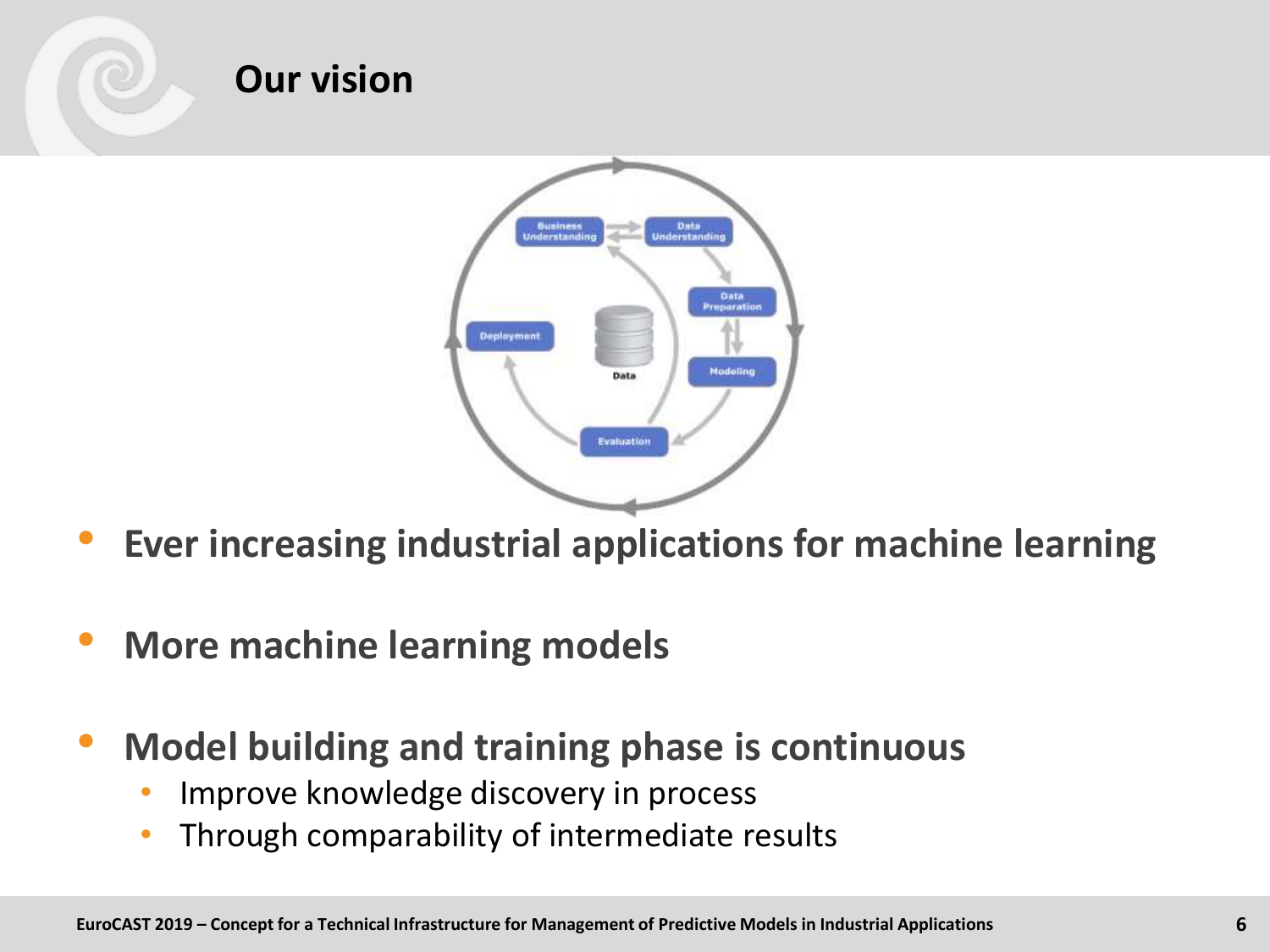

#### **RQs: How can we manage models?**

- How can we aid **comparison of models** and see **which algorithm or configuration** yielded the best results?
- How can we **ensure reproducibility** of the ML pipeline, from data to deployed model in order to **increase transparency**?
- How can we **automatically and securely roll out improved models** to industrial systems and keep track of their production performance?
- How can we **aid researchers** in the machine learning workflow?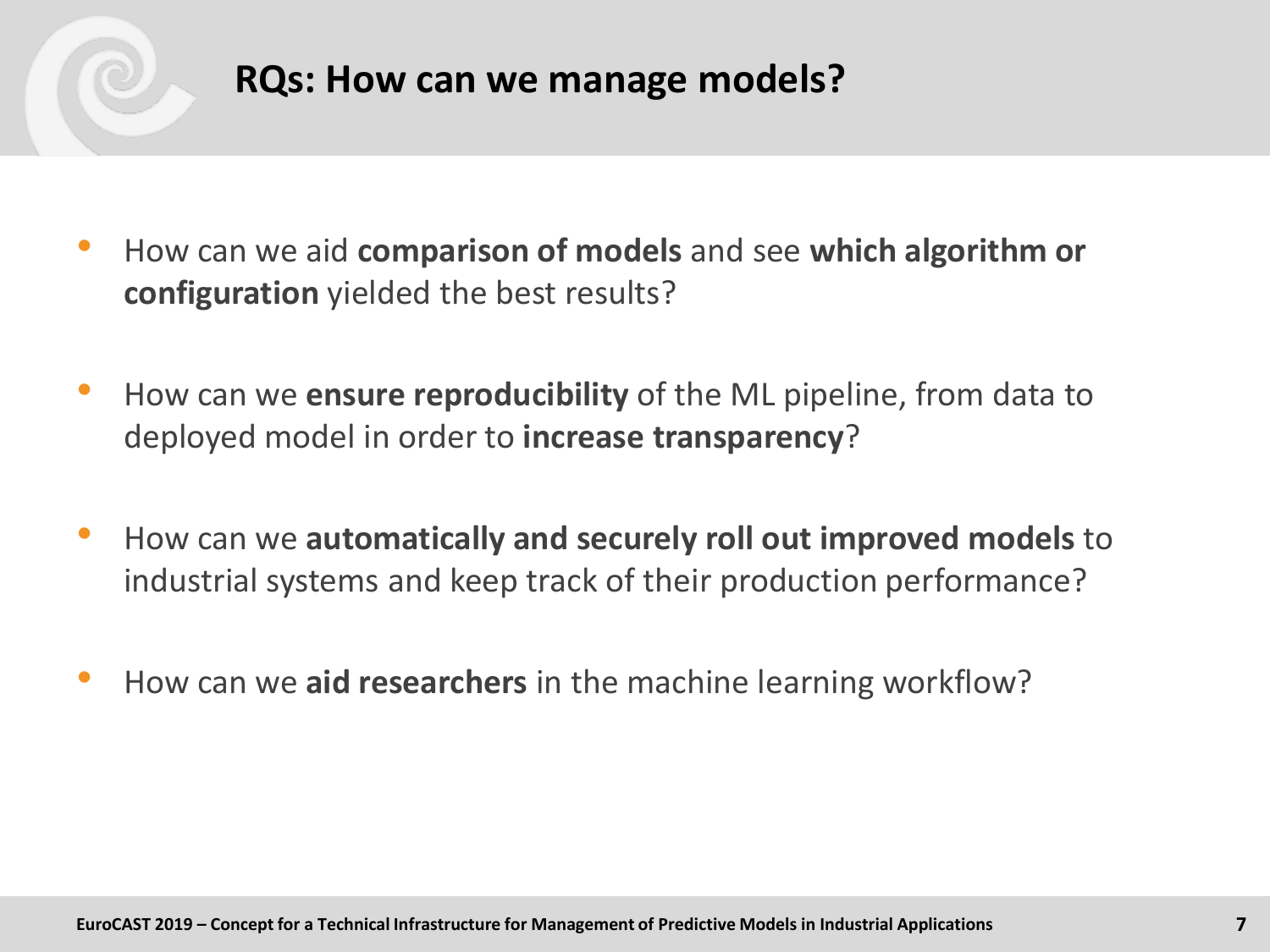

#### • **Database integration**

- MauveDB  $[2]$  models as DB functions
- Longview [3] external models as DB functions (through API)

#### • **ML framework integration**

- ModelDB [4] ML pipeline instrumentation (spark.ml, scikit-learn)
- **Model deployment – prediction serving**
	- Clipper [5] ML framework agnostic model serving in docker containers

[2] A. Deshpande and S. Madden. MauveDB: Supporting Model-based User Views in Database Systems. In SIGMOD, 2006.

[3] M. Akdere et al. The Case for Predictive Database Systems: Opportunities and Challenges. In CIDR, 2011.

[4] M. Vartak et al. MODELDB: A System for Machine Learning Model Management. In SIGMOD Workshop HILDA, 2016.

[5] D. Crankshaw et al. Clipper: A Low-Latency Online Prediction Serving System. In NSDI, 2017.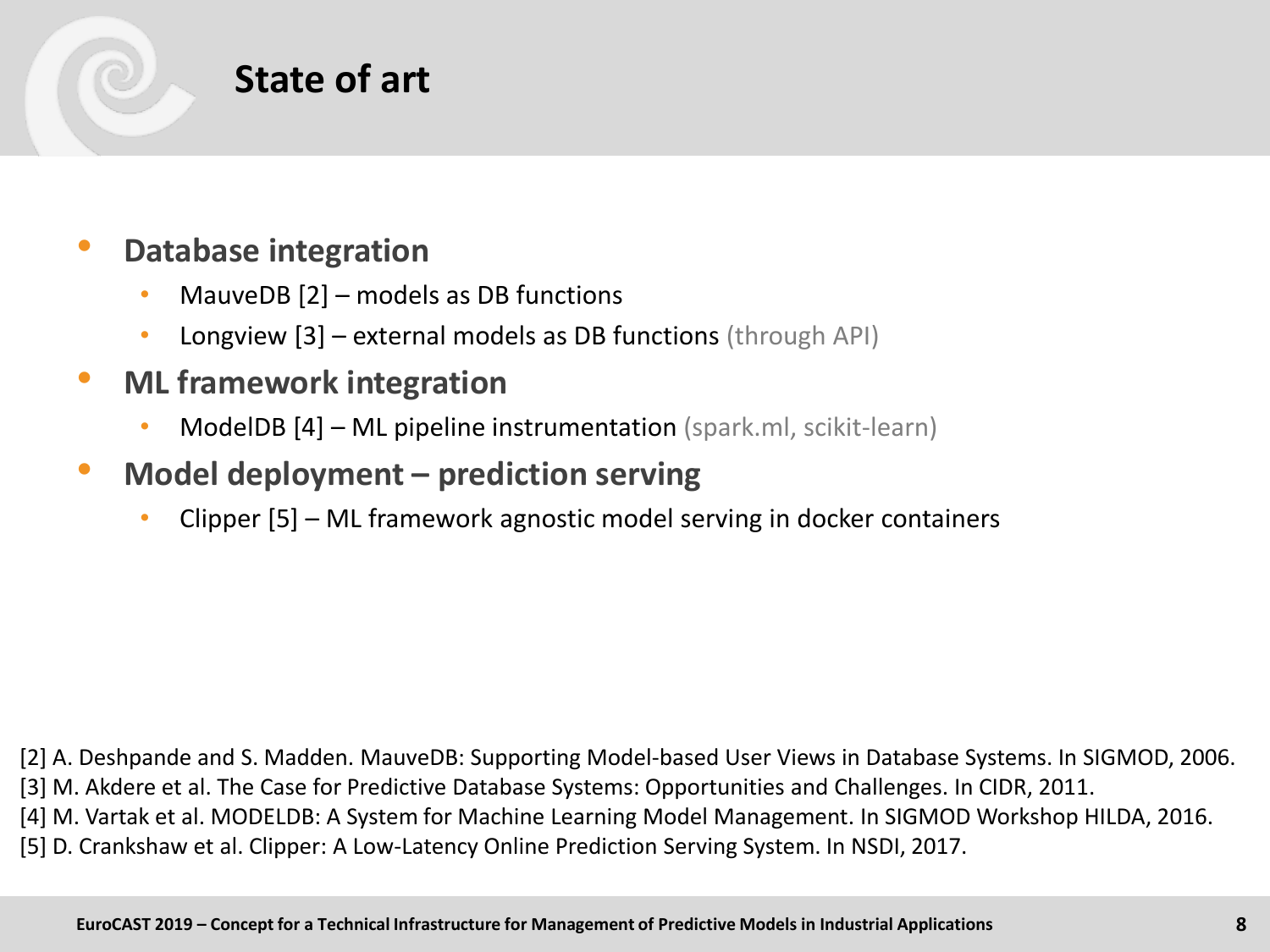#### **State of art – ModelDB (MIT DB Group)**

```
estimator.fit(data) --> estimator.fitSync(data)
transformer.transform(data) --> transformer.transformSync(data)
model.predict(data) --> model.predictSync(data)
```


#### **Native Clients**

[4] M. Vartak et al. MODELDB: A System for Machine Learning Model Management. In SIGMOD Workshop HILDA, 2016.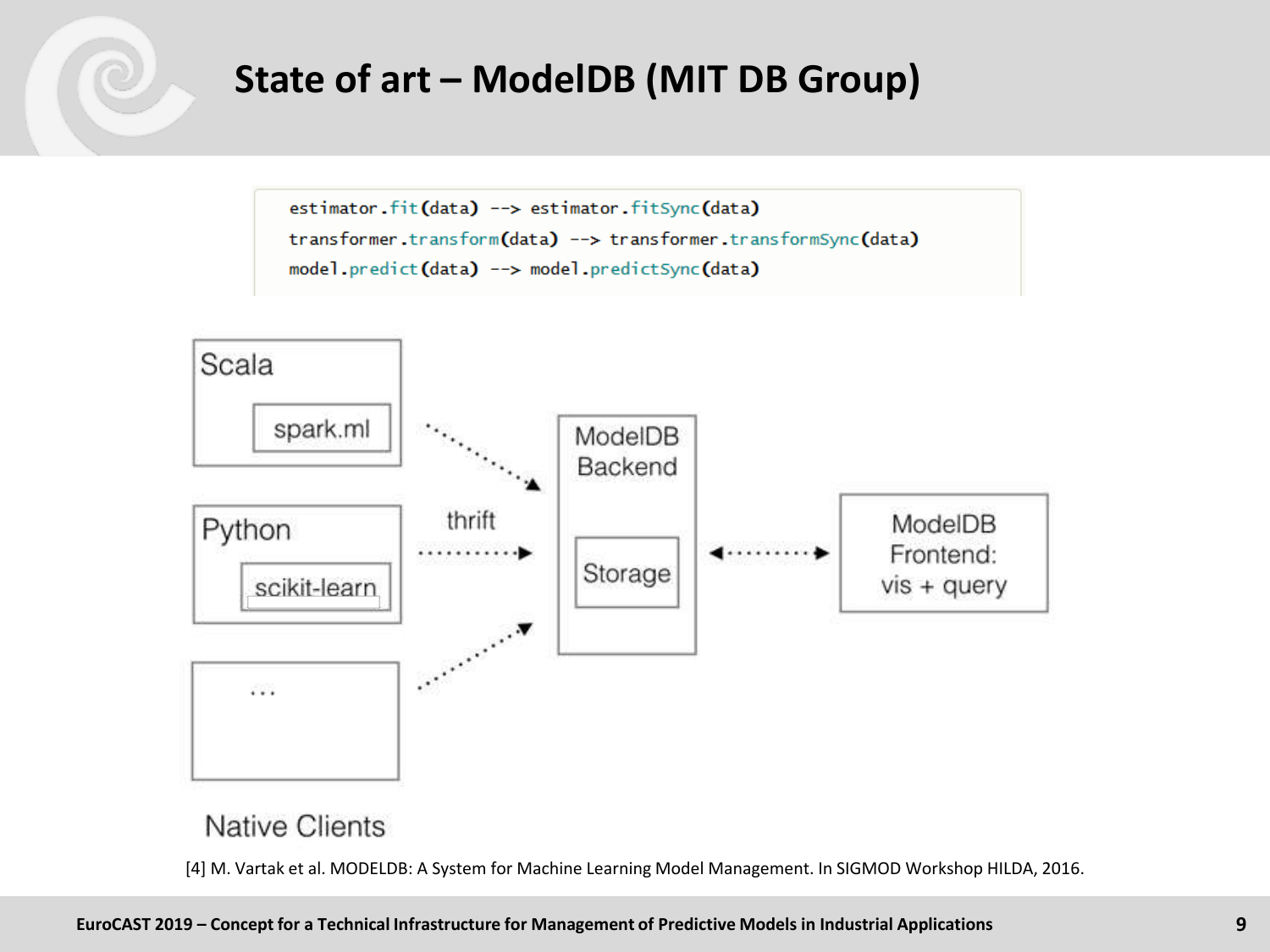#### **Concept for data integration**

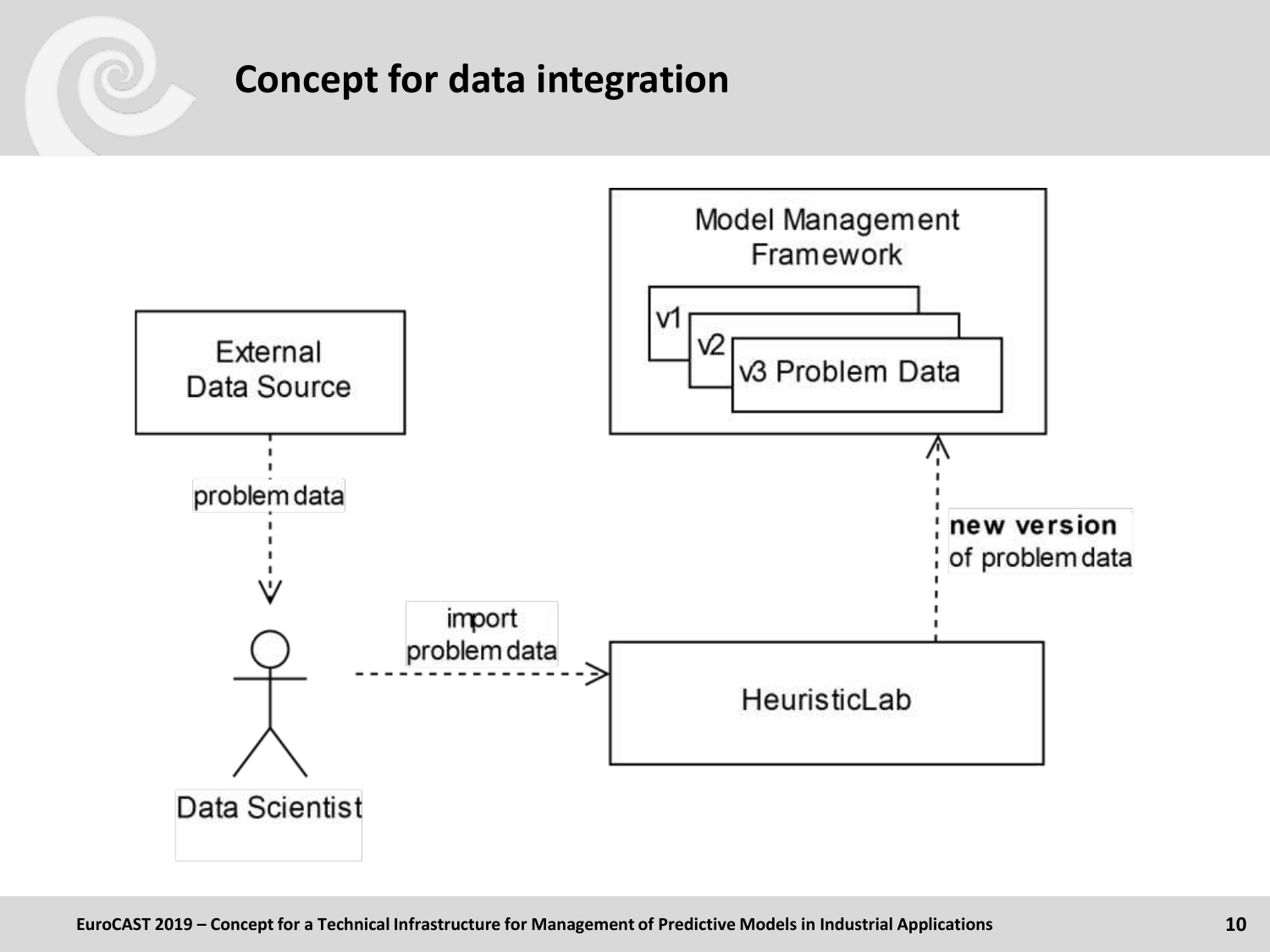#### **Concept for data integration – data preprocessing**

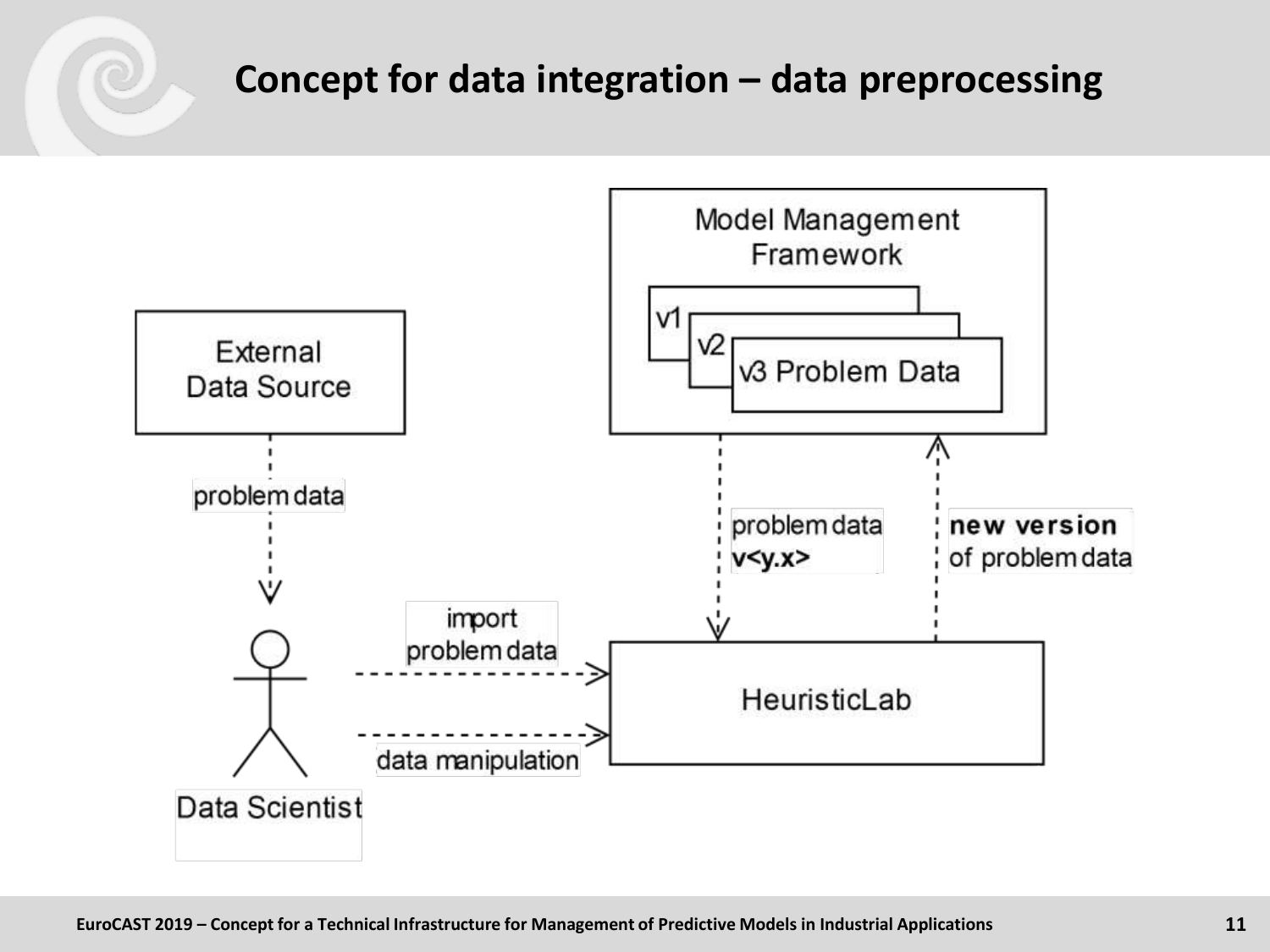#### **Concept for model versioning**

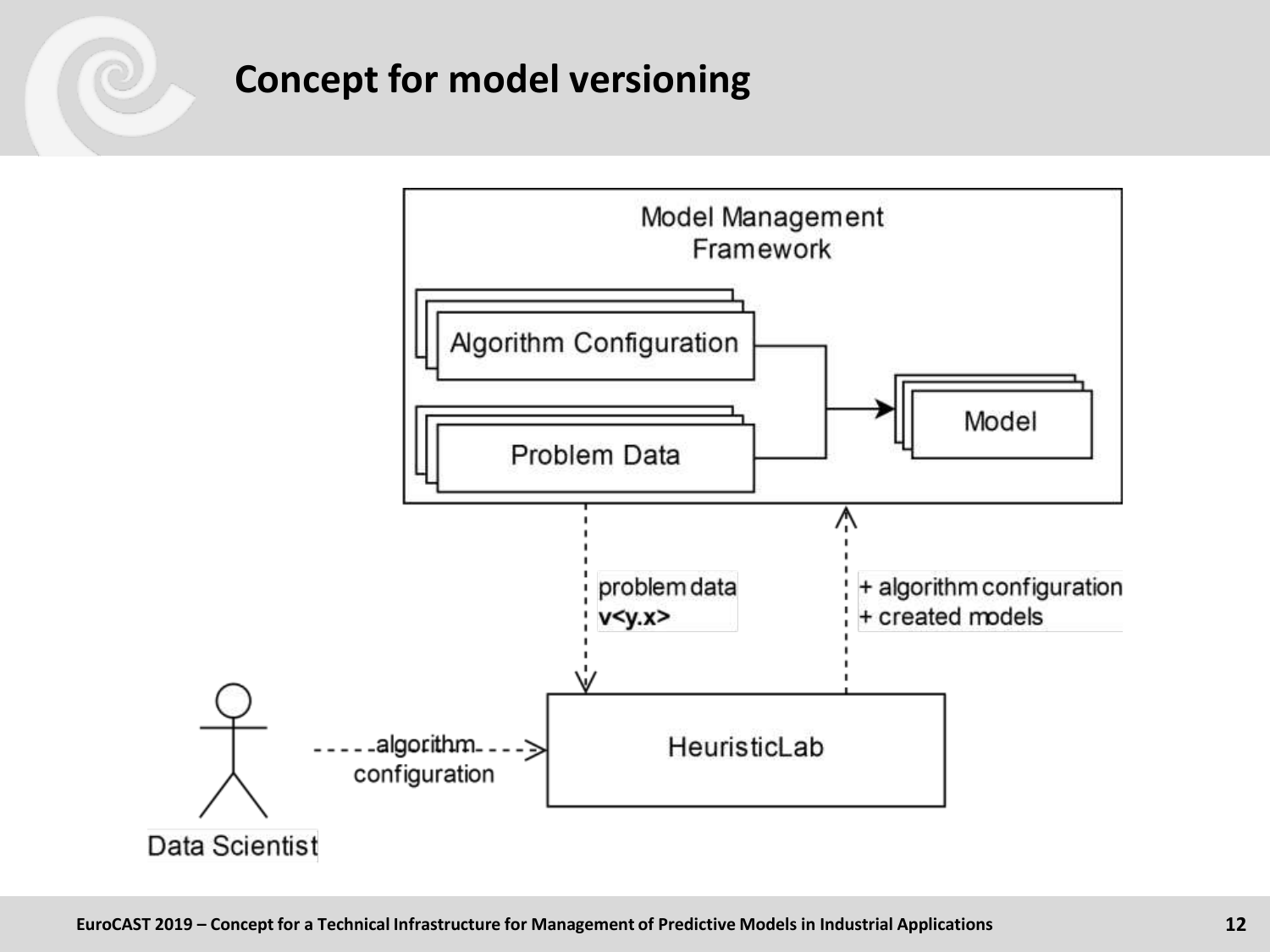#### **Concept for tuning models for a target system**

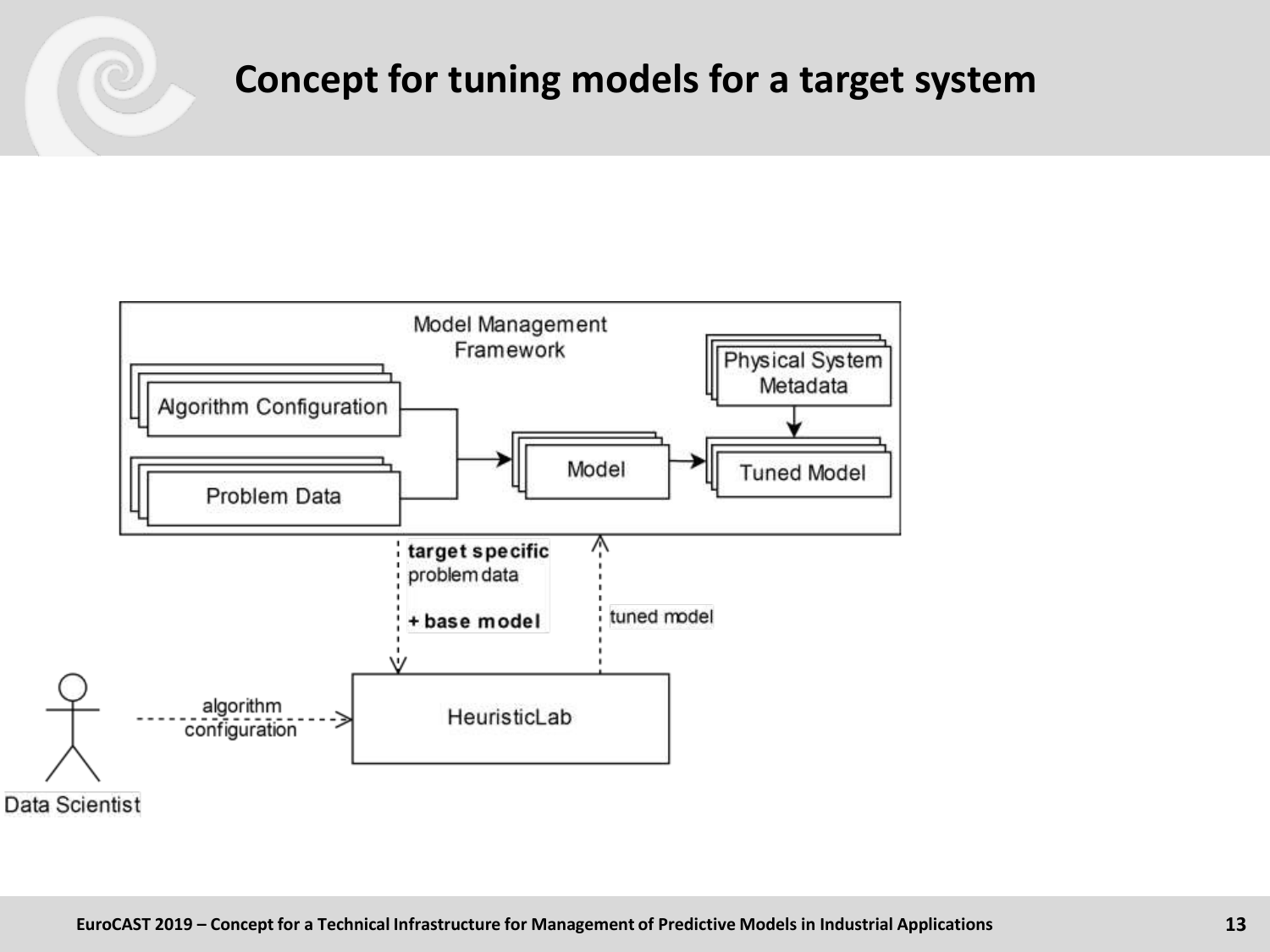#### **Concept for deployment and target system feedback**

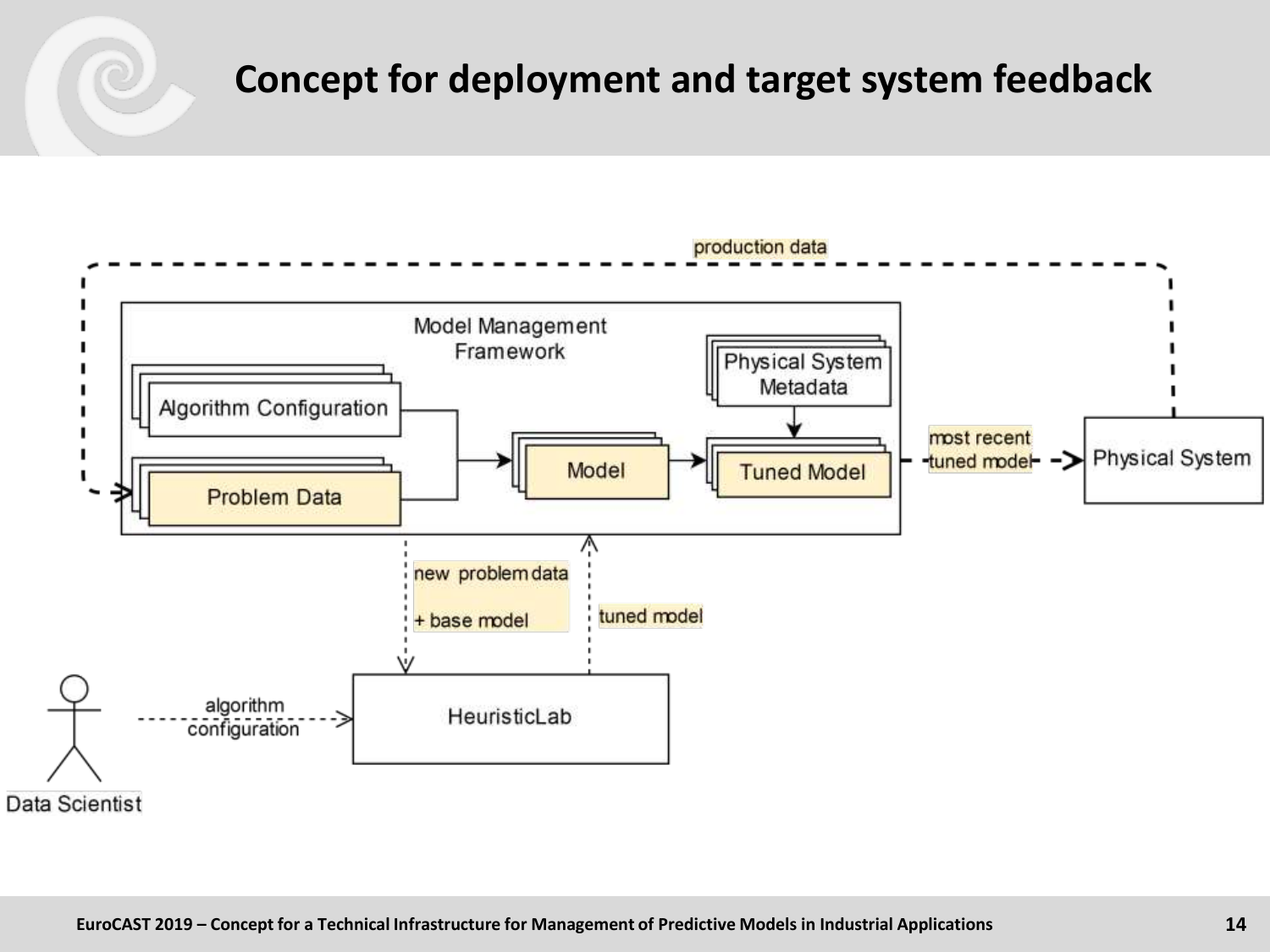#### **Concept for ensuring execute ability of deployed model**

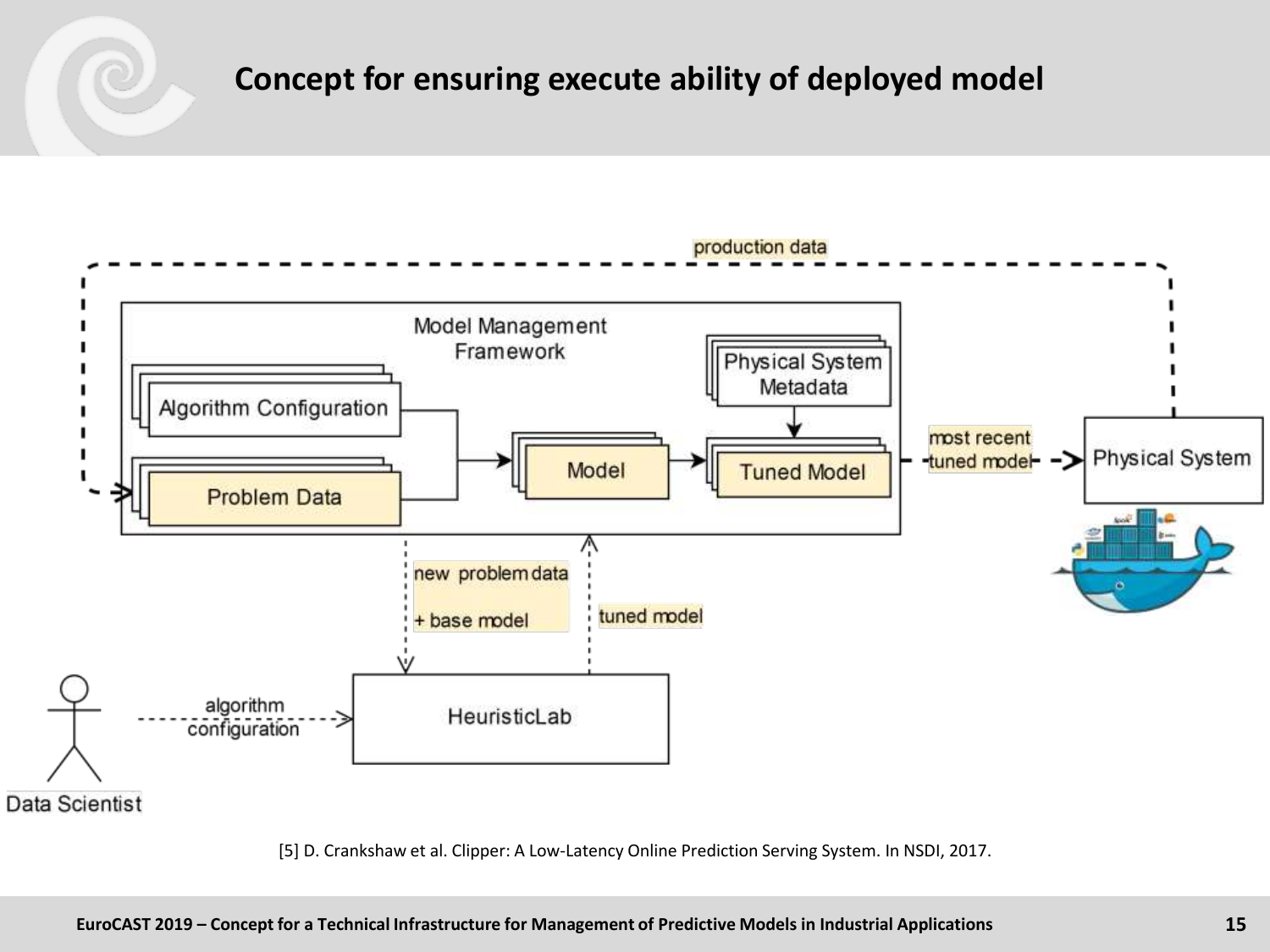

#### **Conclusion**

- **Fully integrated and connected machine learning lifecycle**
- **Versioned storage of data**
- **Tracking deployed models and observing their performance**